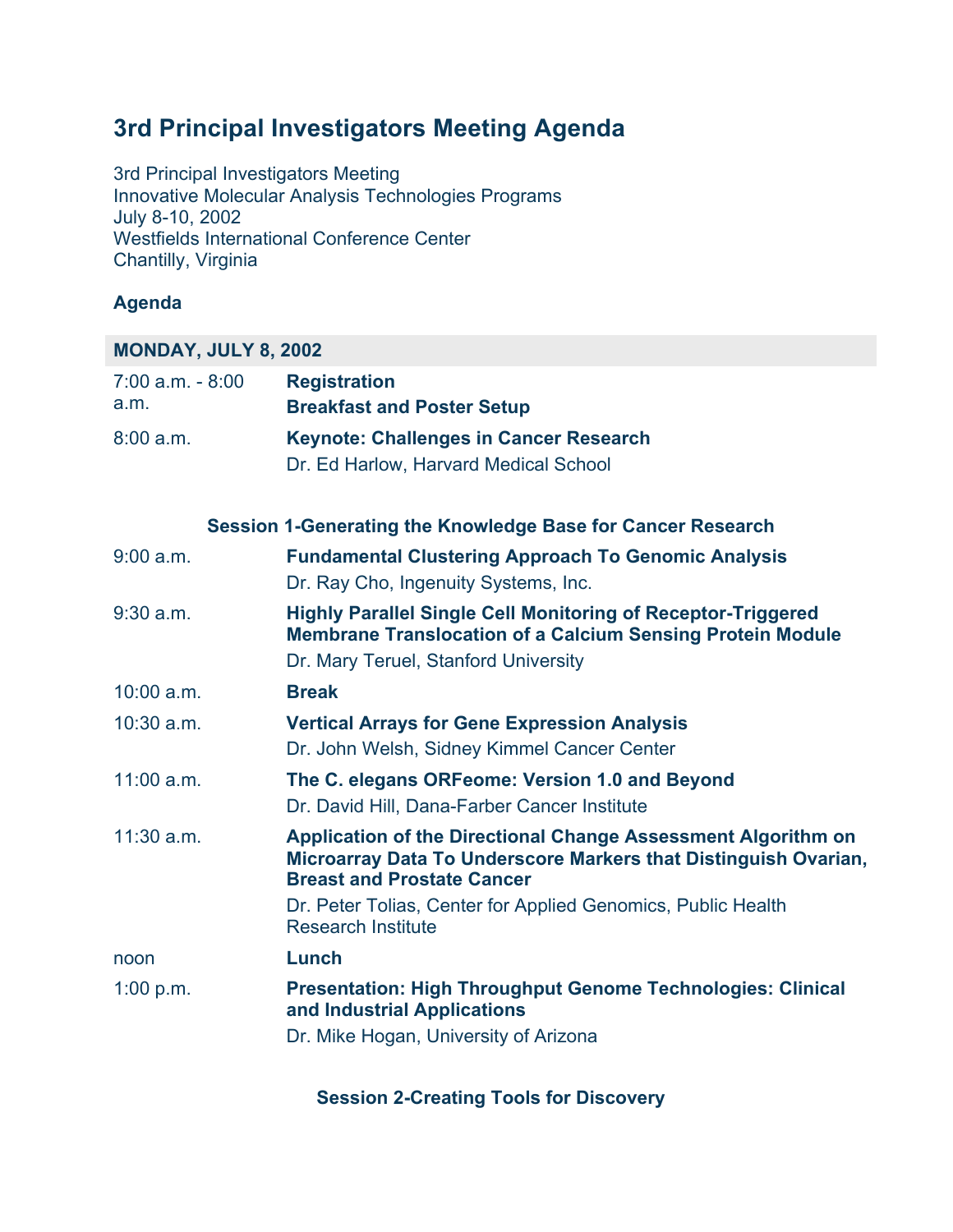| 2:00 p.m.        | <b>Protein Profiling Arrays</b><br>Dr. Mark Chee, Illumina, Inc.                                                                                                                                         |
|------------------|----------------------------------------------------------------------------------------------------------------------------------------------------------------------------------------------------------|
| 2:30 p.m.        | <b>STowards Protein-Detecting Microarrays: Novel Methods for the</b><br><b>Isolation of Synthetic, High Affinity Protein Ligands</b><br>Dr. Tom Kodadek, University of Texas Southwestern Medical Center |
| 3:00 p.m.        | <b>Break</b>                                                                                                                                                                                             |
| 3:30 p.m.        | <b>Blind Sources Separation for Partial Volume Correction in</b><br><b>Microarray Data Analysis</b><br>Dr. Yue Wang, The Catholic University of America                                                  |
| 4:00 p.m.        | <b>Global Scanning of Single Nucleotide Variations</b><br>Dr. Sherman Weissman, Yale University                                                                                                          |
| 4:30 p.m.        | <b>ROMA, a Method for All Seasons</b><br>Dr. Robert Lucito, Cold Springs Harbor Laboratory                                                                                                               |
| $5:00-9:00$ p.m. | <b>Poster Session and Reception</b>                                                                                                                                                                      |

### **TUESDAY, JULY 9, 2002**

| $7:00-8:00$ a.m. | <b>Registration</b>               |
|------------------|-----------------------------------|
|                  | <b>Breakfast and Poster Setup</b> |

**Keynote Panel: Moving from Discovery To Application**

- 8:00 a.m. **FDA** Capt R.K. Leedham
- 8:30 a.m. **PTO** Dr. John Doll
- 9:00 a.m. **Dawnbreaker** Dr. Jenny Servo
- 9:30 a.m. **Questions and Answers**
- 10:00 a.m. **Break**

#### **Session 3-Collaboration: The Key To Success**

10:30 a.m. **NCI Staff Overview**

- 10:45 a.m. Dr. Tim Huang, Ellis Fischel Cancer Center, University of Missouri-Columbia
- 11:15 a.m. Dr. Richard Levenson, Cambridge Research and Instrumentation
- 11:45 a.m. **Questions and Answers**

Noon **Lunch**

1:00 p.m. **Presentation: Success Story**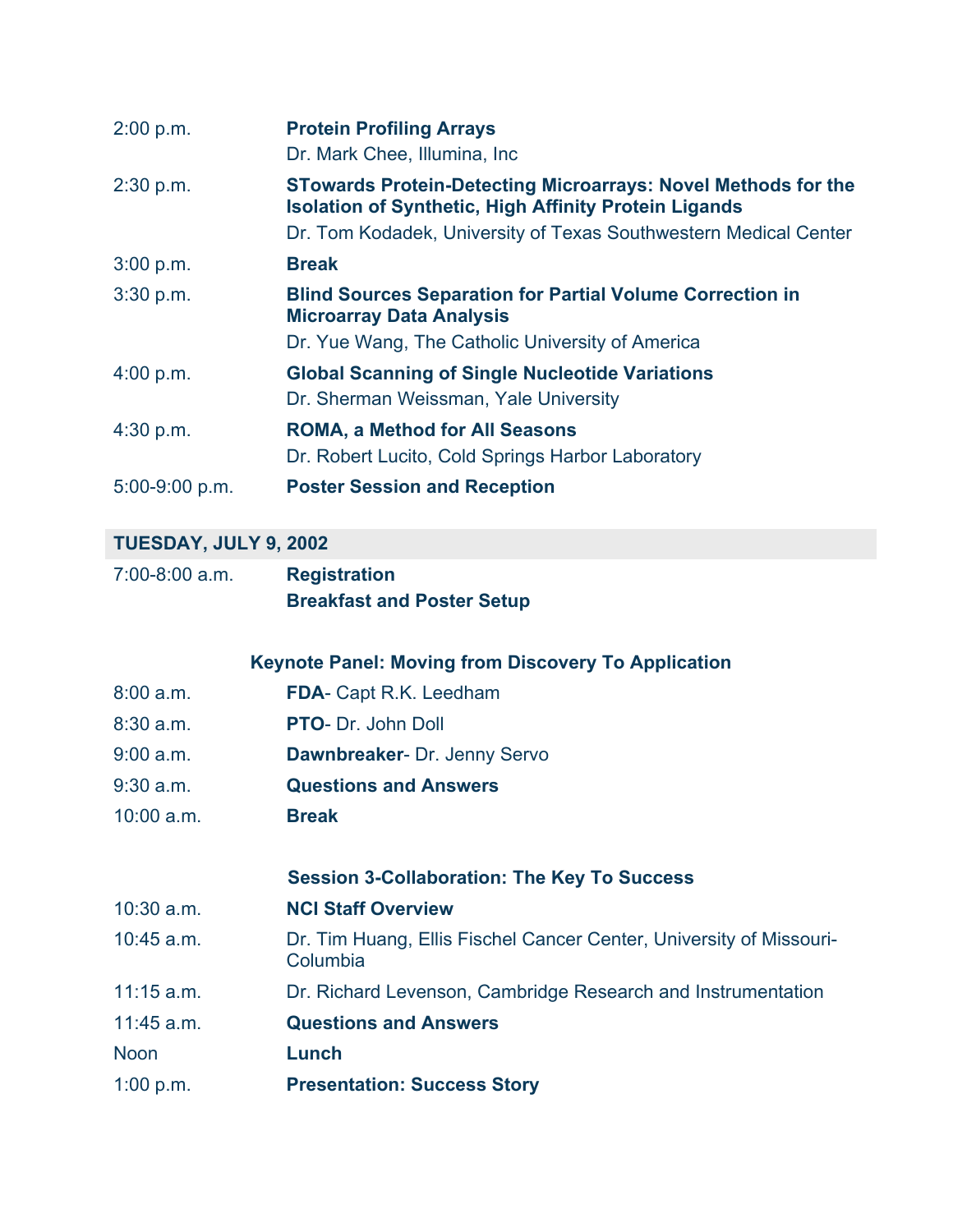|                                 | <b>Session 4-Moving New Tools into the Lab &amp; Clinic</b>                                                                                                             |
|---------------------------------|-------------------------------------------------------------------------------------------------------------------------------------------------------------------------|
| 2:00 p.m.                       | Development of a Reliable, Routine Process To Isolate/Enrich<br><b>Cancer Cells from Bone and Peripheral Blood Samples</b><br>Dr. Jeff Chalmers, Ohio State University  |
| 2:30 p.m.                       | <b>Automated Measurement of Ras and Rho Activation in Cancer</b><br>Dr. Gerry Boss, University of California, San Diego                                                 |
| 3:00 p.m.                       | <b>Break</b>                                                                                                                                                            |
| 3:30 p.m.                       | Novel Proteome Methods for Global Quantitative Protein Profile<br><b>Comparisons of Human Breast Cancer Metastasis</b><br>Dr. David Speicher, The Wistar Institute      |
| 4:00 p.m.                       | <b>Harnessing the SCF Ubiquitination Machinery for Targeted</b><br><b>Proteolysis</b>                                                                                   |
|                                 | Dr. Pengbo Zhou, Weill Medical College of Cornell University                                                                                                            |
| 4:30 p.m.                       | <b>High Throughput Proteomics and Genome Annotation Using CD-</b><br><b>Tagging</b>                                                                                     |
|                                 | Dr. Jonathan Jarvik, Carnegie Mellon University                                                                                                                         |
| $5:00$ p.m. - $9:00$<br>p.m.    | <b>POSTER SESSION AND RECEPTION</b>                                                                                                                                     |
| <b>WEDNESDAY, JULY 10, 2002</b> |                                                                                                                                                                         |
| $7:00$ a.m. $-8:00$<br>a.m.     | <b>Breakfast</b>                                                                                                                                                        |
| 8:00 a.m.                       | <b>Presentation: Success Stories-Moving Discoveries into</b><br><b>Application</b>                                                                                      |
|                                 | Dr. Tim Triche, University of Southern California                                                                                                                       |
|                                 | <b>Session 5-Exploring Human Cancer</b>                                                                                                                                 |
| 9:00 a.m.                       | <b>Automated Minimal Residual Disease Quantification</b><br>Dr. Deirdre Meldrum, University of Washington                                                               |
| $9:30$ a.m.                     | <b>Mutation Analysis for Tuberous Sclerosis: Technology</b><br><b>Development and Molecular Epidemiology Studies</b><br>Dr. Sandra Dabora, Brigham and Women's Hospital |
| $10:00$ a.m.                    | <b>Break</b>                                                                                                                                                            |
| 10:30 a.m.                      | <b>Novel Imaging Methods for Gene Discovery in Cancer</b><br>Dr. John Condeelis, Albert Einstein College of Medicine                                                    |